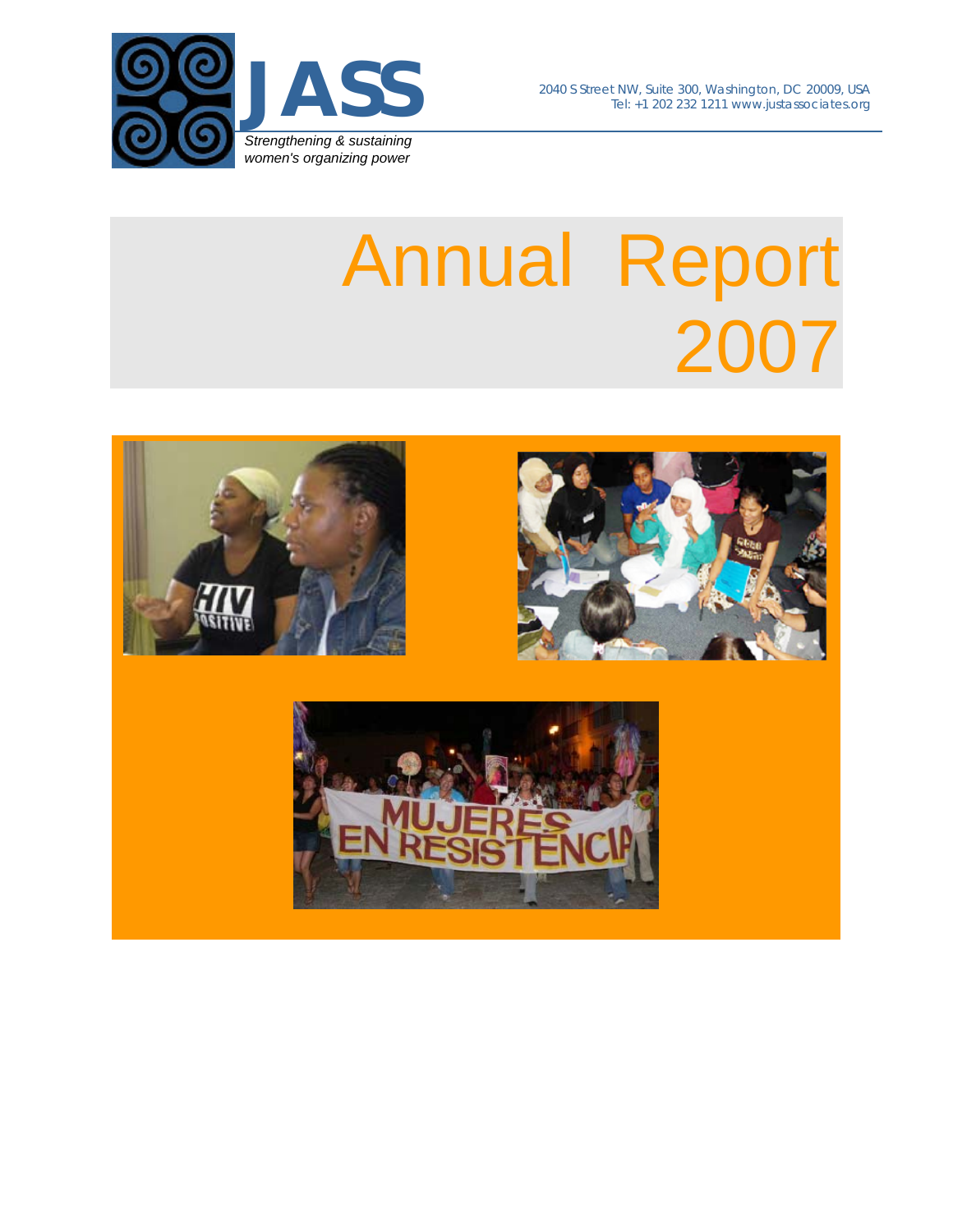# **Contents**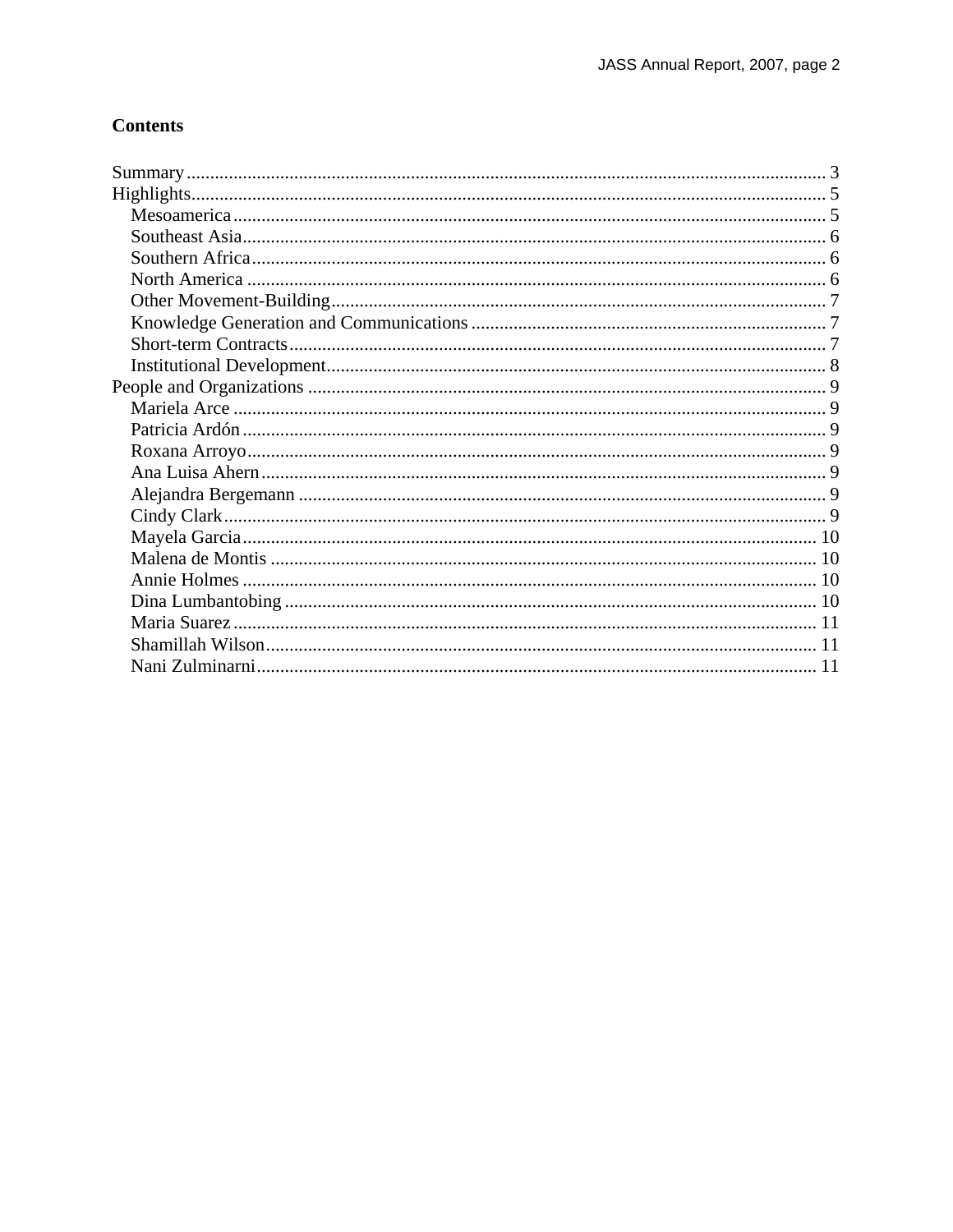# <span id="page-2-0"></span>**Summary**

JASS ended 2007 on a high note, with an exciting range of regional and global strategies and partnerships in place, with new resources received and more on the way in support of what has finally become our primary mission: building the collective power of women to advance equality, justice and sustainable development. In many ways, we are all amazed by this success, which is the product of much hard work plus good timing. In the first eight months of 2007, we struggled with too many commitments and too few resources as we continued, with a great deal of uncertainty, through our transition from multi-purpose social justice consulting group. By September, the tide was finally turning and here we are!

It is clear that JASS' women's movement-building initiative (or MBI) – *Imagining and Rebuilding Feminist Movements for the Future* – is addressing both urgent needs and great opportunities: needs for strategic political analysis, for rejuvenating moments of reflection, and for old-fashioned face-to-face skill-building and organizing in combination with the latest in communications technology. Launched in 2006, the initiative took shape during 2007 in three regions: Mesoamerica, Southeast Asia, and Southern Africa, with plans to connect young grassroots activists in the US in 2008. From Indonesia to Mexico to Malawi, JASS is engaging with groups of women's organizations to strengthen skills, build bridges and alliances, and popularize and spotlight their often invisible work of consciousness-raising and communitybuilding to transform the attitudes, behavior and policies that perpetuate inequality and injustice. The response from individual women, from women's organizations, and from established and new funding partners has confirmed that this is a timely and effective intervention. JASS moves into 2008, therefore, in partnership with dozens of women and organizations working on vital issues from healthcare in Africa to state repression in Mexico.

A significant accomplishment of 2007 was the growing leadership role of JASS regional teams in directing and implementing programs, particularly in Southeast Asia. JASS regional operations – to be further consolidated in 2008 – build upon and are grounded in the organizations and track-records of women in the JASS community. (See the appendix for more details on the individuals and organizations involved). Specifically:

- **JASS Southeast Asia** is coordinated by Nani Zulminarni and Dina Lumbantobing through their organizations in Indonesia: Pekka, Jakarta and PESADA, Medan;
- **JASS Mesoamerica** draws together the work and organizational relationships of Mariela Arce (CEASPA), Malena de Montis (FODEM), Patricia Ardon, (SiNERGIA N'oj) and Mayela Garcia, CIDEM; in 2008 some of the funding for the region will be channeled through Sinhergia;
- **JASS Southern Africa**, at this early stage, is coordinated closely with Shamillah Wilson, Everjoice Win and Hope Chigudu.

In October 2007, JASS bid farewell (in one sense) to Cindy Clark, acknowledging her crucial role in building the organization and looking forward to ongoing collaboration through AWID and as an informal advisor to the JASS Mesoamerican team. Her departure had the bittersweet effect of accelerating the transition process. Meanwhile, JASS welcomed several new team members. (See the appendix for more on each one.)

 Alejandra Bergeman, Program Associate (Texas, soon to move to DC), providing support for JASS work in Mesoamerica, Southeast Asia and the US, among other roles;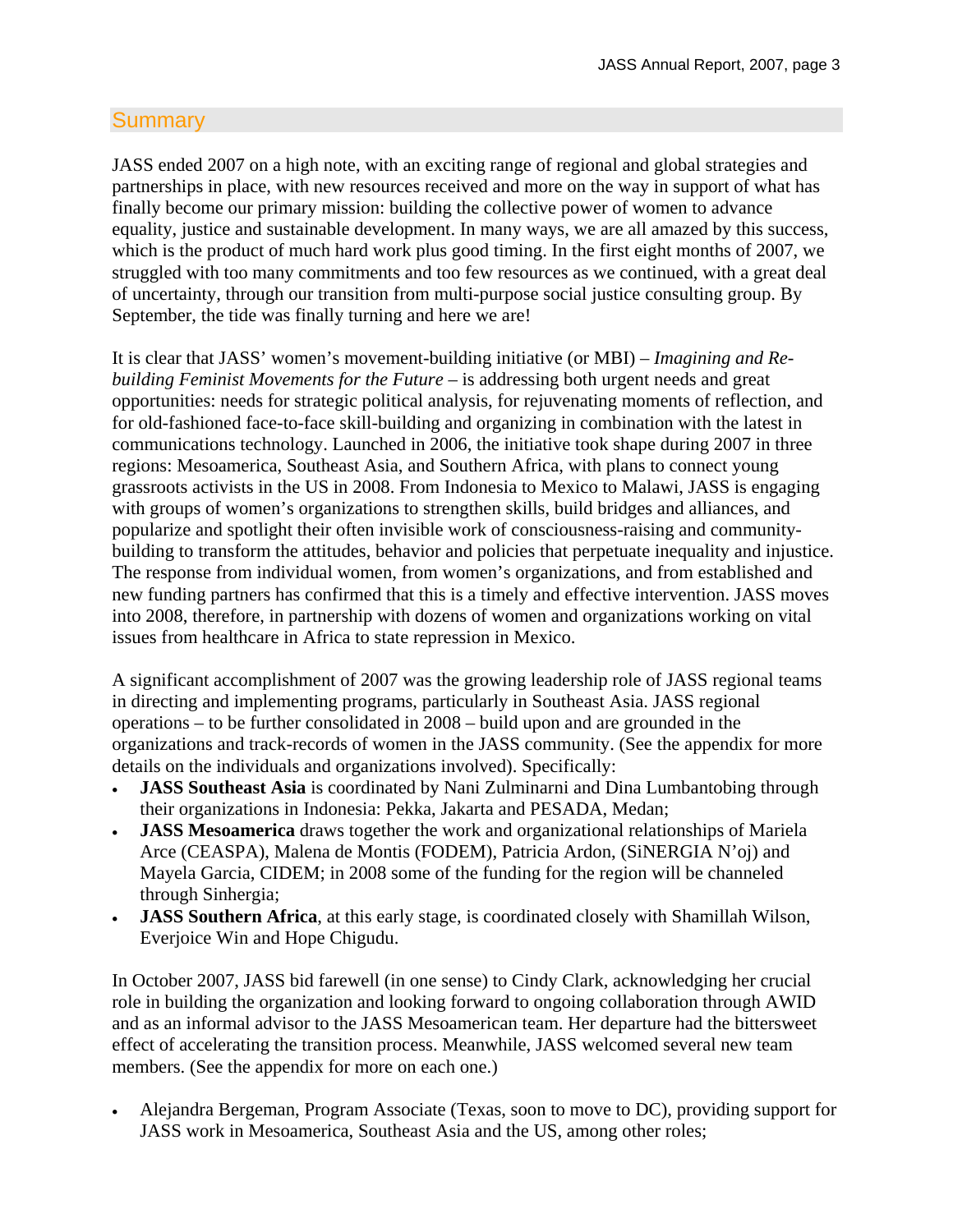- Annie Holmes, (San Francisco) who moves from being our trusty consultant to an almost full-time position as Communications Manager, expanding our ability to produce and share new knowledge generated by this exciting work through our website, publications, etc, liaising with gay and lesbian groups; and playing a big role in fundraising;
- Ana Ahern, Communications Associate, (Honduras), producing on-the-spot digital documentation (video and stills) and connecting with young women's organizations and aspirations, as well as updating the website;
- Jan Mozee, (DC), our part-time Bookkeeper and Finance Associate.

Joanna Kerr has played a vital role as a strategic and organizational advisor, and is key to our fundraising success throughout 2007. Lori Heise and Timothea Howard provided valuable advice that moved out transition forward. We are very excited to have Srilatha Batliwala as Board Chair, while co-founder Valerie Miller continues to play an integral role particularly with Mesoamerica. And thanks to all of the board for your moral support and advice throughout the year.

By year end, 75% of the approximately \$1-million budget for 2008 had been raised, a first in the organization's history. Funds have been committed by Hivos, ActionAid International, OSISA, the Global Fund for Women, the Stephen Lewis Foundation, the Government of Norway, Mama Cash and an anonymous donor. We continue to pursue a number of strong funding prospects. While all these funding partners have been valuable in many ways, Hivos and Ireen Dubel warrant particular recognition for their willingness to take a risk on us and to invest crucial resources and support, paving the way for other donors.

As we enter 2008, our success brings into focus organizational challenges that must be addressed in order for us to rise to the occasion. We need to: 1) strengthen JASS governance and accountability by reshaping our board and expanding its role, guided by Srilatha; 2) refine our financial and administrative systems to ensure careful monitoring and use of resources; 3) develop communication, management and coordination systems among both the core and regional teams; and 4) define an organizational system that supports semi-autonomous work in each region at the same time that it enhances cross-regional learning and exchange – all of this to be guided by a clear collective vision and common principles.

As part of our organizational-strengthening process, valuable questions emerged from Lisa and Nani's meeting with all of the senior leadership of Hivos in September and will form the basis for ongoing e-dialogue with the JASS community at large in 2008:

- Where does JASS, as an NGO, get its legitimacy and mandate to be in the business of movement-building? Who is JASS to be working in all of these regions at such a deep level of political work? (interventionist tendencies?)
- What is JASS' specific role in the institute and then in the follow-up?
- What about the current context in particular lends itself to movement-building?
- How does JASS sustain the momentum for movement building after the excitement generated by meetings like Panama and Johannesburg?
- Who sets the agenda? How are participants selected?
- From JASS' perspective, what precisely is movement-building? What are the elements that go into movement-building? A critical historical moment can motivates action; we can't always predict anger in the moment. How does passion factor into this project? How do we rekindle it?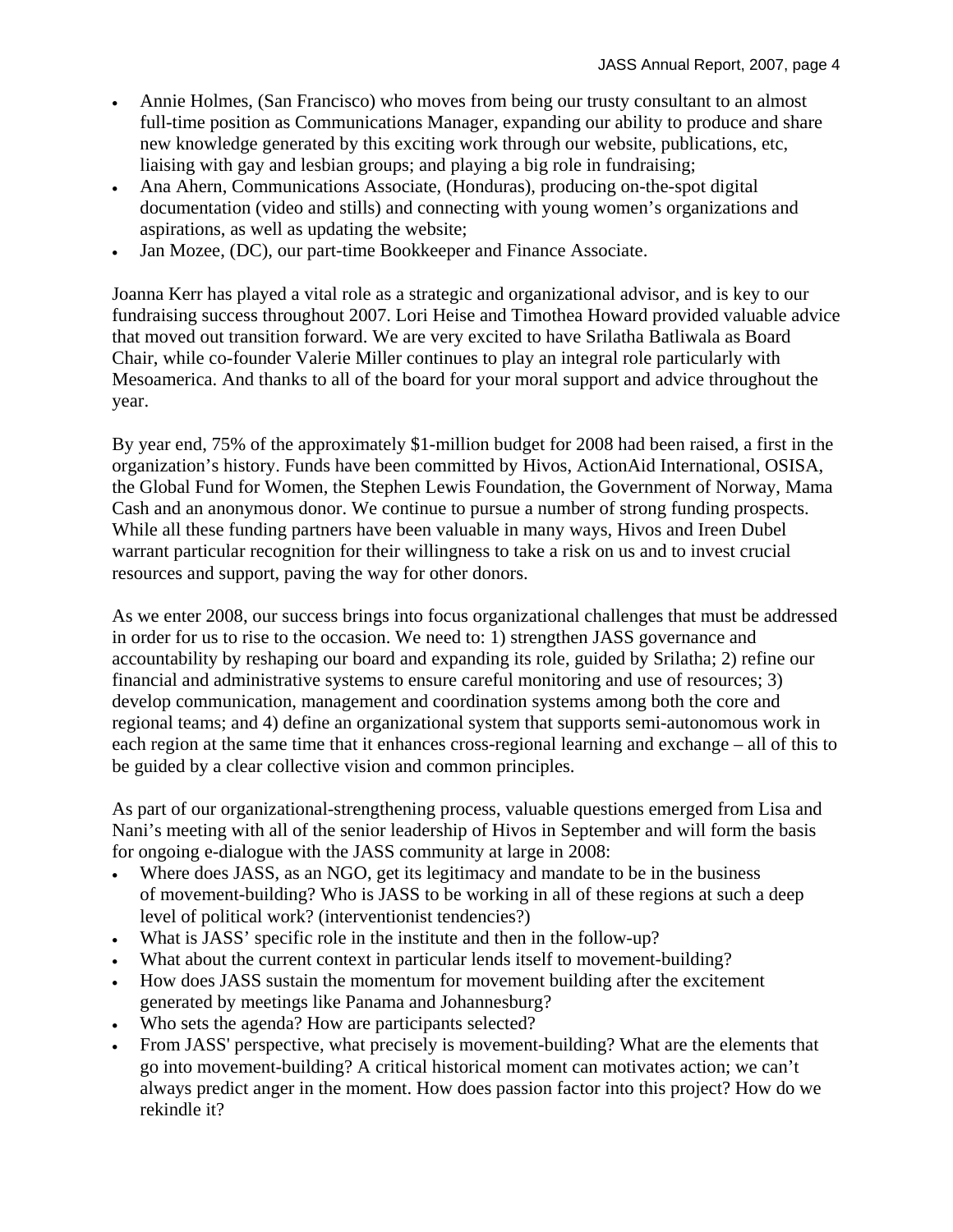How does JASS manage the question of who gets credit for actions we facilitate and mobilize? (We need to be careful about who gets recognized for such things as the Observatorios.)

What follows are highlights of our key activities in 2007. We look forward to sharing a more thorough assessment of their impact in the coming months.

# <span id="page-4-0"></span>**Highlights**

## <span id="page-4-1"></span>**Mesoamerica**

Implemented with multiple partners, including Feminist International Radio Endeavor (FIRE) based in Costa Rica

- First edition of "La Petatera" newsletter, focusing on the November '06 elections in Nicaragua, is published in January and distributed to over 60 activists and many more allies in the region; enthusiastic feedback hails the unique analysis of the regional context and of movement-building as well as the exciting vision of *Las Petateras* – Women Crossing the Line.
- Valerie Miller and Maria Suarez (FIRE) develop the first concept note for the Sea Change Feminist Leadership Schools, based on needs assessment generated by the Panama workshop; their design meeting in Provincetown, January 30-31, is held in conjunction with the writing of "Alas de Mariposa", a feminist theatrical work, with Costa Rican folksinger, Guadalupe Urbina, who dedicates a song called *Mar de Cambios* to our joint effort*.*
- The Costa Rica planning meeting in early March combines JASS team planning, a strategy session for the Observatorio de Transgresion Feminista/ Women's Transformation Watch (Women Crossing the Line), a mapping of education efforts and sharpening of the Sea Change concept note, with input from experienced feminist educators from long-time regional women's training efforts including UNAM-Guatemala, Las Dignas – El Salvador, and Puntos de Encuentro – Nicaragua, plus the JASS regional team comprised of feminist popular educators.
- Taking advantage of feminists gathered from across the region, Costa Rican feminists host a well-attended discussion about women and free trade in the region; FIRE broadcasts a radio discussion on the impact of free trade on women; Costa Rican allies later credit this event and broadcast with helping to motivate subsequent mobilization by women against CAFTA (see below).
- Second Observatorio de Transgresion Feminista accompanies the *Gathering of Women in Resistance* convened by Mexican feminist alliances in support of women on the frontline against state repression in the city of Oaxaca, April 26-29; the Watch, coordinated with FIRE, generates international solidarity (from women Nobel Laureates among others) and media attention, including broadcast of *Radio Petatera*;
- Second edition of "La Petatera" newsletter is published in July, focusing on the Oaxaca gathering; again, it is distributed to hundreds of activists.
- *La Petatera* website is further developed and updated.
- The third Women's Transformation Watch mobilizes participation, media output and solidarity in support of the broad-based Costa Rican campaign working to mobilize citizens to vote "no" in the referendum on the ratification of the Central America Free Trade Agreement (CAFTA), September 29.
- The regional JASS team planning meeting and Sea Change gathering in Mexico City, October 9-13, generates a timeline and rich reflection about the Petatera strategy thus far, with in-depth discussion about the Observatorios; the meeting concludes with a firm mandate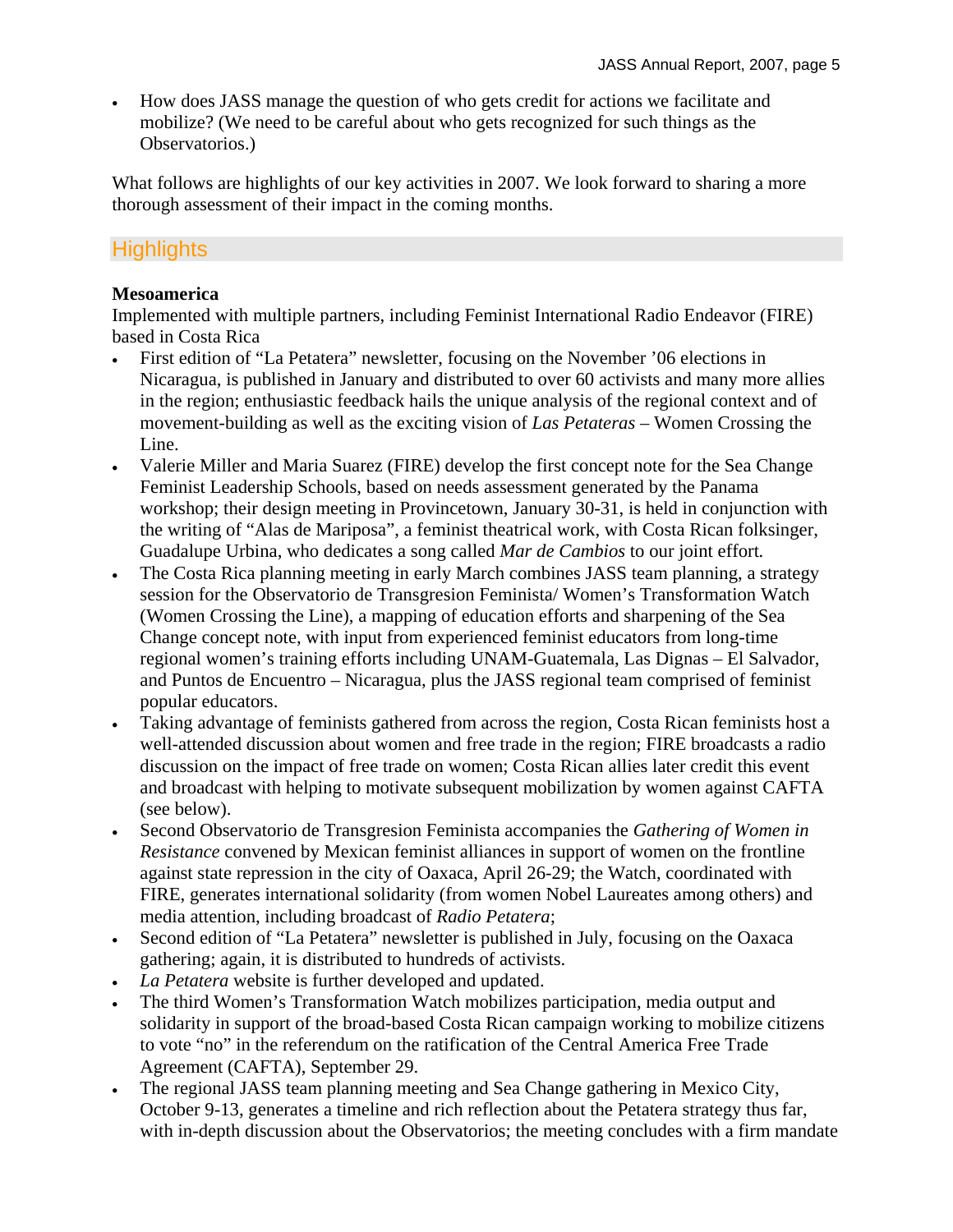for JASS to expand its role and with a clear strategy for 2008 with the *Petateras*; JASS regional team further defines core principles for operation and decisionmaking.

## <span id="page-5-0"></span>**Southeast Asia**

Carried out by JASS in partnership with PEKKA and PESADA

- The feminist movement-building institute for 35 young women grassroots activists from Indonesia and Timor Leste, June 18-22, in Jakarta, deals with taboo subjects of sexuality and generates demand for JASS to provide further training in community organizing, popular communications and feminism; for many participants, this is an inspiring first exposure to feminism.
- The institute sets in motion a follow-up plan to convene an intergenerational dialogue to enable young women to communicate and build more effective ties with seasoned feminist leaders; this does not take place in 2007 due to limited resources but is planned for 2008.
- Planning proceeds for a seven-country Southeast Asia Regional Institute, April 2008, and for setting up the JASS SE Asia Regional Office based at the PESADA office in Medan, Indonesia, to be co-directed by JASS associates, Nani Zulminarni and Dina Lumbantobing.

## <span id="page-5-1"></span>**Southern Africa**

In partnership with OSISA and ActionAid

- Building on six months of in-depth consultations and planning, a four-day strategy meeting is held in Washington, DC, September 4-7, to define and launch a three-to-four-year process of leadership, organizing and movement-building focused on women and HIV/AIDS; participants include Sisonke Msimang of OSISA, Everjoice Win of AAI, Joanna Kerr representing Stephen Lewis Foundation and, from JASS, Annie Holmes, Lisa VeneKlasen, Ana Ahern, and Shamillah Wilson (hired as JASS-Southern Africa Regional Coordinator).
- The movement-building institute, Johannesburg, November 19-22, with 25 Southern African women living with and active on HIV/AIDS, is an enormous success (see comments below) and generates a mandate and clear plan for training, organizing and global advocacy in 2008.

## <span id="page-5-2"></span>**North America**

Currently building partnerships

- April 19-21, Toronto, Cross-border Dialogue with 35 participants is co-convened with Toronto-York Labour Education Centre (Jojo Geronimo) and with Grassroots Global Justice (GGJ), a US-based alliance working mainly with communities of color; while this activity is carried out under **JASS' Economic Rights and Citizen Action program, (subsequently woven into the movement-building work and no longer a stand-alone program),** the organizing provides a vital opportunity to build relationships with grassroots activists in the US, particularly young women, and leads us to Alejandra Bergemann; the relationship with GGJ – a lead organizer of the US Social Forum – is crucial in enabling JASS to play a visible role and co-host workshops there.
- Attending US Social Forum for JASS in June, Cindy, Valerie (and Alejandra as Fuerza Unida):
	- run a JASS workshop on popular education (in collaboration with Domestic Workers United, Center for Immigrant Families, Fuerza Unida, Project South, GGJ, Afro-Eco and others);
	- hold a workshop on *Rebuilding Women's Movements Across All Boundaries* to lay the groundwork for US movement-building institute with grassroots women activists in 2009;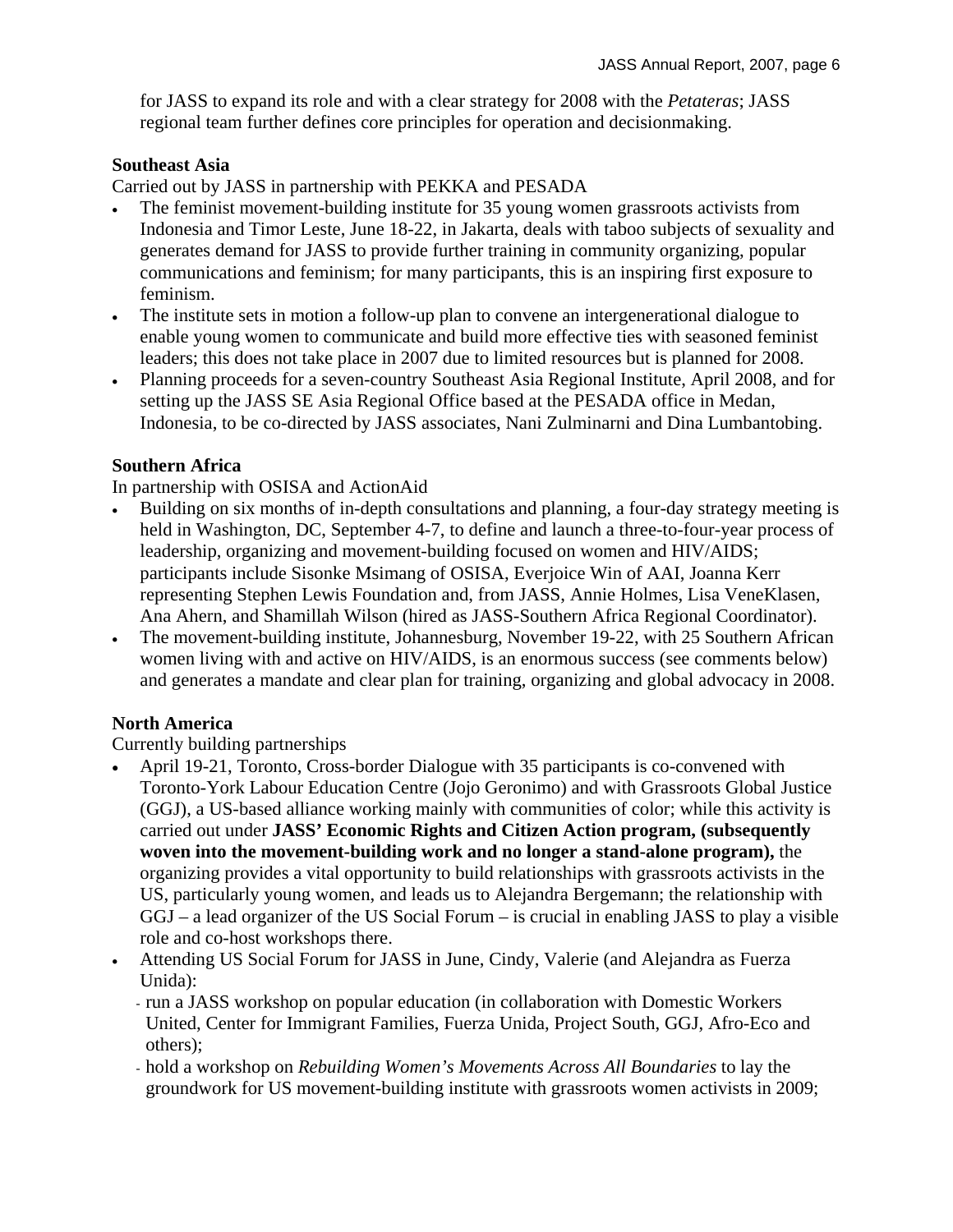- host a mini-Women's Transformation Watch with FIRE and Maria Suarez; FIRE generates numerous radio interviews and an article in which US women leaders share what "crossing the line" means to them.

# <span id="page-6-0"></span>**Other Movement-Building**

- AWID Money and Movements:
	- Cindy edits the final 2nd report and Annie develops two-pagers on *Where's the Money for Women's Rights?*
	- JASS holds a joint panel at the Grantmakers Without Borders conference, May 8, NYC with AWID and Central American Women's Fund, "*Money and Women's Movements*";
	- June 27-28, Lisa participates on the International Planning Committee for AWID's 2008 Forum on Movement-Building;
	- September 27 Cindy co-facilitates Money and Movements Dialogue for Latin America in Brazil.
- Nobel Women's Initiative:
	- five JASS associates participate in NWI's first conference, *Women Redefining Peace: Middle East and Beyond*;
	- Lisa continues to collaborate with NWI regularly as an advisor; NWI lobbies donors to support JASS and is crucial in securing Norwegian funding;
	- NWI acts on their standing commitment to provide high level support for the Observatorios with three declarations of support and press work.
- National Center for Advocacy Studies (NCAS), Pune, India:
	- On hold as NCAS staff re-organize but partnership is expected to take shape again in 2008.
- International Budget Project:
	- Lisa concludes her membership on the Civil Society Budget Initiative advisory board at a meeting in Amsterdam in September, and is invited to serve as an advisor in 2008 to their Gates-funded initiative to support citizen budget work on healthcare issues.

# <span id="page-6-1"></span>**Knowledge Generation and Communications**

- *Making Change Happen 3: Power* is translated into Spanish;
- *MCH 4: Power and Strategies* nears completion;
- *A New Weave* second print-run is made available;
- *Women Navigate Power* is published with Action Aid and launched on September 6 at Busboys and Poets venue in Washington, DC; over 60 people attend, purchase books and continue to show an interest in JASS;
- A working relationship is established with the members of Women's Studies Department at George Washington University, as research partners to provide periodic back-up research and short concept notes on key issues related to feminist movement-building;
- Video of Southern African workshop by Ana Ahern posted online, generating a wave of enthusiastic responses : http://www.youtube.com/watch?v=DYKVzuBlf10

# <span id="page-6-2"></span>**Short-term Contracts**

- DC Coalition Against Domestic Violence model alliance-building collaboration, to be completed in early 2008;
- Co-facilitation of Equal in Rights Workshop (Valerie Miller and Atila Roque) at World Social Forum in Nairobi;
- Production of an economic literacy manual for trade unions and citizen activists with the Solidarity Center to be completed in 2008, based on collaboration with JASS in Serbia, 2005- 06.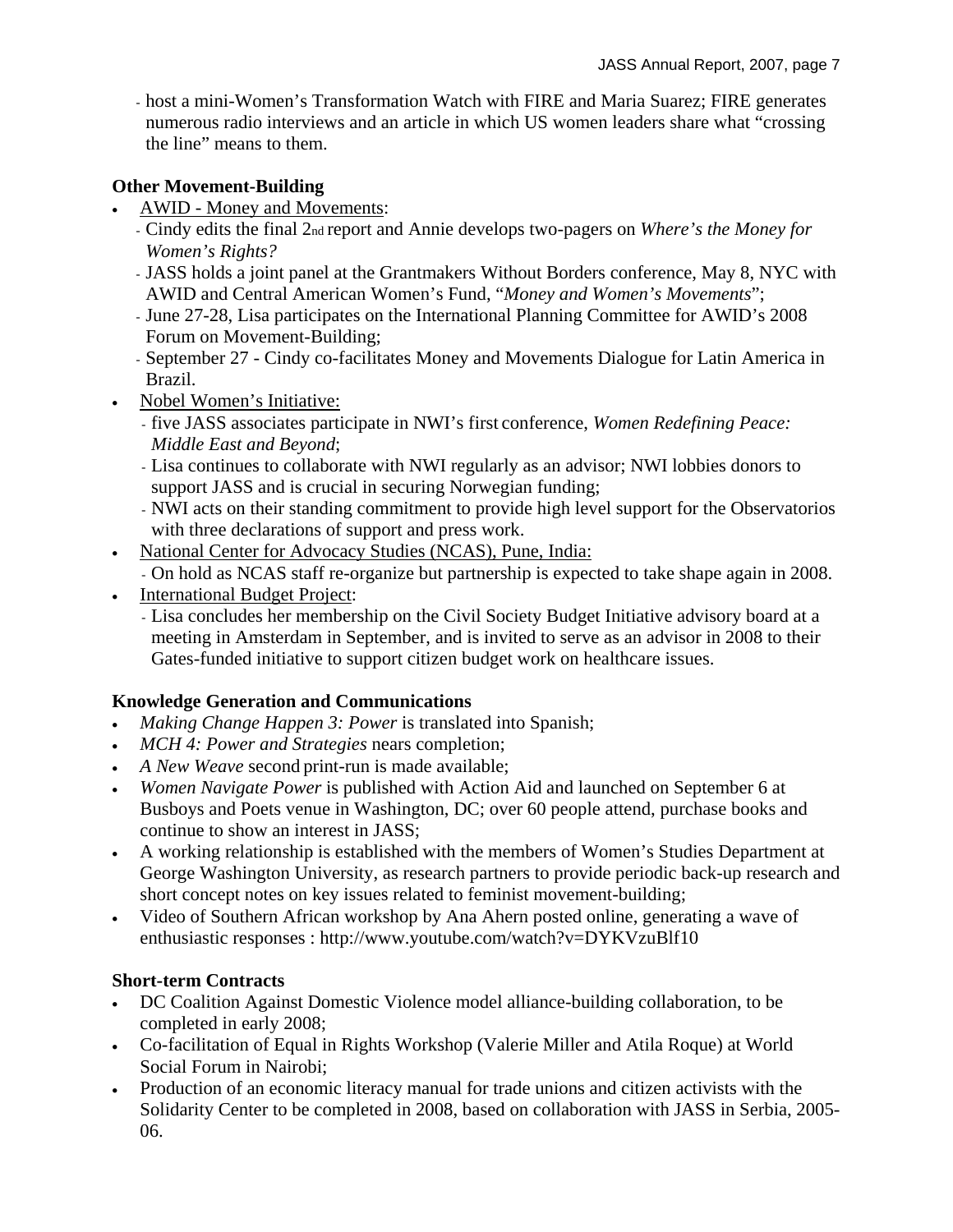## <span id="page-7-0"></span>**Institutional Development**

- JASS moves offices in February;
- The organization's first audit is completed;
- Lisa and Nani's fundraising trip to Europe (Oslo, Stockholm, Amsterdam and London) helps to consolidate our relationship with Hivos, enables Norwegian Ministry funding and builds new relationships, as well as enabling Nani and Lisa to fine-tune the JASS story and move beyond the image of JASS as a DC-based effort;
- Fundraising continues, and grants are finalized with Hivos (international and Southeast Asia), ActionAid International, OSISA, the Global Fund for Women, the Stephen Lewis Foundation, the Government of Norway and an anonymous donor;
- Joanna Kerr is contracted for advice on assessing JASS, refining governance and a range of other strategic decisions;
- A new Program Associate, Alejandra Bergemann is hired, as well as new Administrative Assistant, Jan Mozee; and Annie Holmes on a close-to full-time basis as Communications Manager.
- Lisa meets with JASS-Mesoamerica to consolidate the regional team and advisors, and to sharpen the mission, strategy and regional decision-making in line with the focus on women's power.
- The SE Asia strategy and organizational plan is refined through virtual and face-to-face meetings with Nani and Dina;
- Southern Africa regional capacity is expanded with the hiring of Shamillah Wilson and with plans to establish a formal advisory group;
- Lori Heise and Timothea Howard provide advice on organizational needs and board reorganization; Srilatha Batliwala agrees to become co-chair of JASS board and will help lead the reorganization in 2008.

#### **Feedback from Southern African participants**

What a revival!! Thank you all for bringing us together and letting us explore the potential within. …Just the beginning of a process.

*Gcebile Ndlovu, Regional Coordinator (Southern Africa), International Community of Women Living with HIV and AIDS, Swaziland* 

Thank you so much….for such an eye opening experience. *Patience Mandishona, Gays and Lesbian of Zimbabwe (GALZ)* 

Hey!! am so excited, I don't know where to begin from!!! Firstly, I am definitely not the same person since I came back from the women's movement building session. … Next piece of good news is that our Board has recognised the need for inclusion of women's issues and has created the position for a Regional Director of Women's Leadership and Empowerment (!!!) *Miriam, Network of Zambian People Living with HIV/AIDS (NZP+)*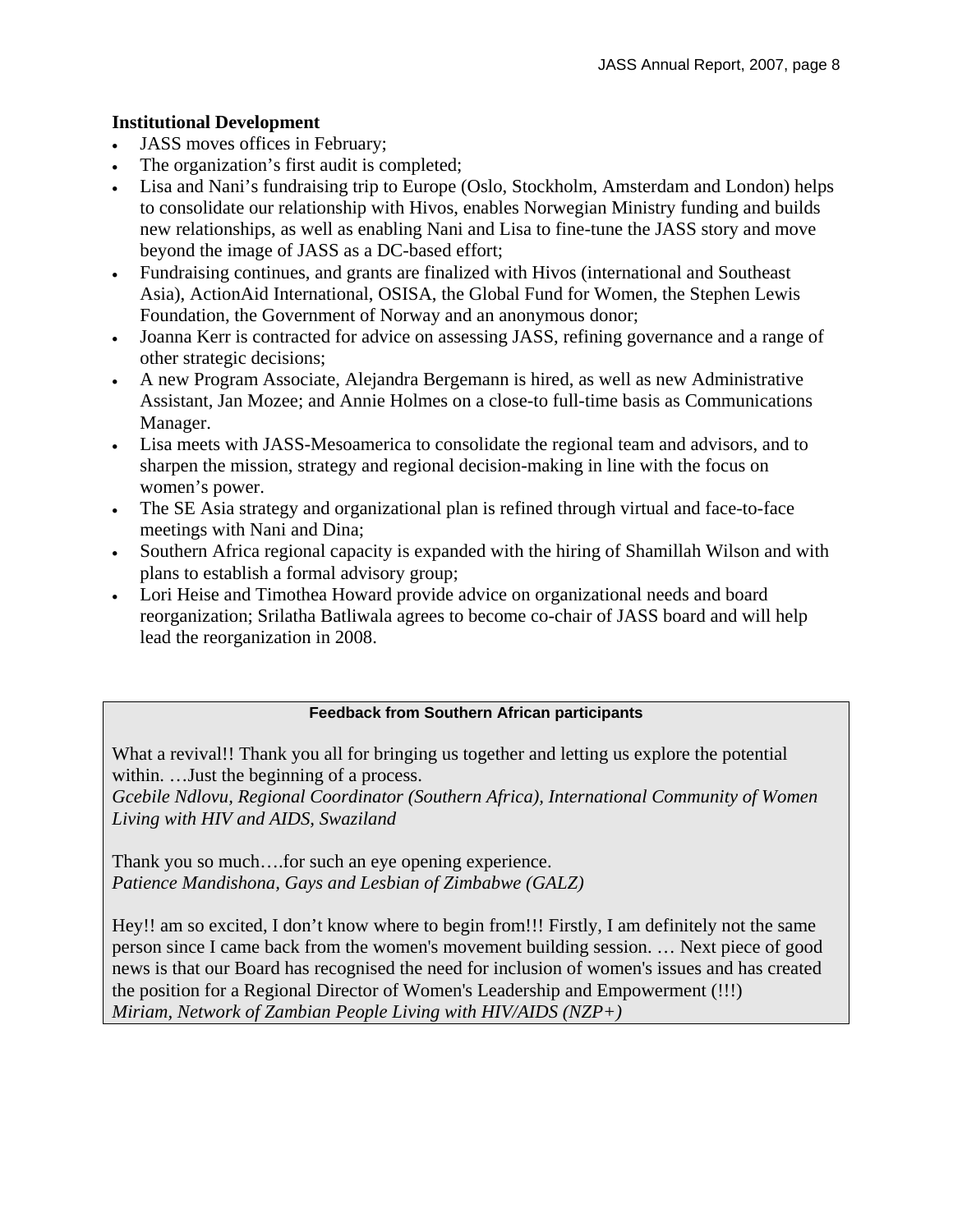# <span id="page-8-0"></span>People and Organizations

#### **JASS community members – some new – involved in the movement-building initiative**

#### <span id="page-8-1"></span>**Mariela Arce**

Currently the director of CEASPA (the Panamanian Center for Social Research and Action) and an active leader in the Panamanian Women's Alliance, Mariela is known throughout Latin America for her innovative popular education and participatory democracy work, and trained many popular educators regionally through ALFORJA. Among other roles, Mariela is a member of the National Council of Women; an advocate with the Panamanian Women's Alliance; the former coordinator for ALFORJA, a regional popular education training network; and an advisor to UNIFEM and other donors on women's human rights and development.

#### <span id="page-8-2"></span>**Patricia Ardón**

Trained as an anthropologist, Patricia has extensive experience in development, focusing on a variety of issues impacting Central America. She worked in CRS in the early 70s and was the regional representative of Oxfam UK for Mexico and Central America. Regional Representative for CEDPA until 2005, Patricia holds various advisory positions within diverse local, national and regional organizations. She is currently the director of Sinergia No'j, JASS' institutional partner, which is also affiliated with the National University.

#### <span id="page-8-3"></span>**Roxana Arroyo**

A feminist lawyer and human rights activist, Roxana Arroyo is an expert on women's human rights, and a researcher with an emphasis on violence and discrimination against women. She trains women's groups, as well as members of the judicial and legislative branches, on the topics of human rights and international law. Roxana is also a university professor, teaching courses on law and gender, ideology and culture, and epistemology.

#### <span id="page-8-4"></span>**Ana Luisa Ahern**

JASS' new Communications Associate grew up between Honduras and Washington, DC; is fluent in Spanish; and co-founded OYE, the **Organization for Youth Empowerment** in El Progreso, Honduras. In addition to a 2004 Bachelor of Arts degree from Barnard College, she has taken numerous practical courses in IT and photography. Ana Luisa spent a summer in rural Brazil working with Amigos de las Americas on a community service public health project, planning and leading workshops on nutrition, HIV/AIDS, and community sanitation. Since September 2004, she has lived for most of the year in El Progreso, working on OYE projects.

#### <span id="page-8-5"></span>**Alejandra Bergemann**

Born in México, D.F., Alejandra spent two years doing grassroots organizing with Fuerza Unida in San Antonio, Texas, empowering women workers and building political consciousness in the broader community. She joins JASS as Program Associate, with a particular focus on Mesoamerica.

#### <span id="page-8-6"></span>**Cindy Clark**

Cindy has worked closely with numerous coalitions, NGOs and community groups in the US and Latin America to strengthen their ability to connect citizen engagement with long-term human rights advocacy strategies. As JASS' Program Associate, Cindy worked closely with the JASS-Mesoamerica team, and remains an advisor the Mesoamerica program. Lead researcher and key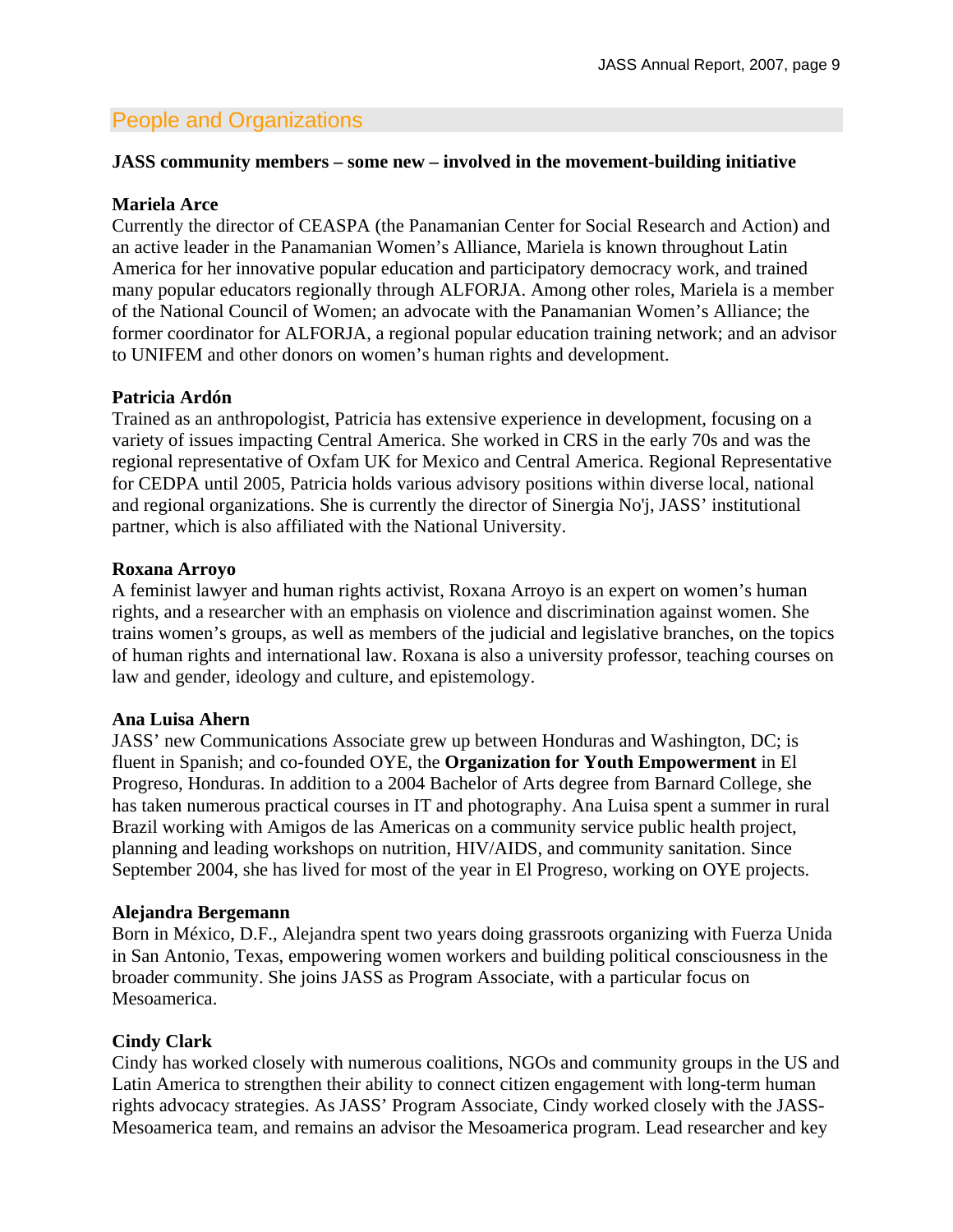facilitator in the partnership with AWID on Money and Movements, Cindy has now joined AWID full-time to continue this work, along with feminist movement-building. Prior to working with JASS, she was the Program Coordinator for Women, Law and Development International. She lived in Chile for four years where she worked with PARTICIPA, an NGO dedicated to promoting participatory democracy. She has a Bachelors degree in International Relations and Economics and a Masters in Human and Organizational Development.

#### <span id="page-9-0"></span>**Mayela Garcia**

An active leader in the Mexican women's movement for 20 years, Mayela is currently the General Coordinator of CIDEM, a Mexican women's organization in Veracruz which carries out a variety of educational, research and action-oriented projects dedicated to women's empowerment, leadership and reproductive rights. As a trainer and advocate, Mayela has extensive experience working with grassroots rural and indigenous women, as well as girls and youth. Her work has focused on women's reproductive rights and political participation and, in recent years, women in Chiapas in particular. Known throughout Latin America for her committed leadership and grassroots experience, she is a member of a number of national and international networks on women's health and reproductive rights, sustainable development and women in radio.

#### <span id="page-9-1"></span>**Malena de Montis**

A highly regarded Nicaraguan feminist, with a doctoral degree in education from the University of Massachusetts, Malena founded the Center for Democratic Participation and Development, CENZONTLE, and the Women's Development Fund FODEM/CENZONTLE, NGOs that empower poor women through financial, business, and citizenship support and education. This work earned her the Central American award for Best Practice from INTERCAMBIO. Director of CENZONTLE for 13 years, Malena remains on the Board of both organizations. A pioneer in the Autonomous Women's Movement and founder of the Women's Coalition in Nicaragua, Malena has participated and spoken in numerous meetings and conferences around the world and has published a great deal on issues of women and development.

#### <span id="page-9-2"></span>**Annie Holmes**

A filmmaker and writer from Zimbabwe, Annie has worked with JASS on a consultancy basis for several years as editor and, in the case of *Women Navigate Power*, as writeshop co-facilitator and writing coach. After literature degrees in South Africa, she co-headed Zimbabwe Publishing House's editorial department, where she helped to launch a Women of Africa imprint. Later, she established **Pemba Productions** and went on to produce more than thirty television series and documentaries in Southern Africa, including a number on women's rights and HIV/AIDS. In 2001, she moved to the US to enroll in an MFA writing program in California. As of January, Annie plays a role as JASS Communications Manager.

#### <span id="page-9-3"></span>**Dina Lumbantobing**

A trainer and consultant, Dina brings a wealth of experience in women's economic and political empowerment and organizing. Dina co-founded **PESADA** (Sada Ahmo Association), a Sumatrabased NGO that develops women's economic development through women's credit union groups, health projects and political education for women and children. Dina also coordinates the Learning Forum for NGO Capacity Building and has produced two books on the struggle of women in politics in North Sumatra: an account entitled *Political Labyrinth* and a guide for teachers on integrating gender and reproductive health in teaching. Together with Nani, Dina heads JASS Southeast Asia.